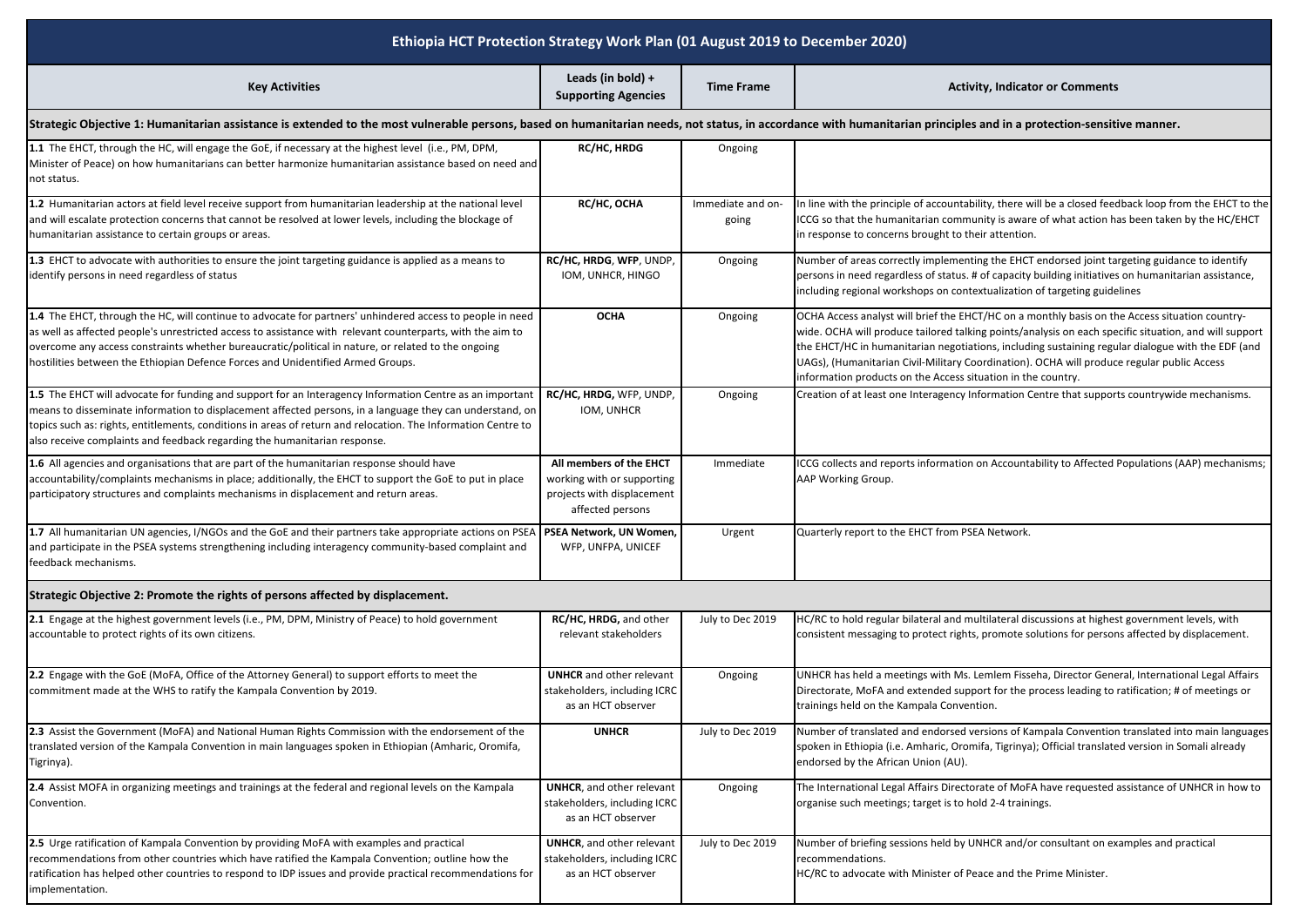| <b>2.6</b> Support the GoE in undertaking a review of the Kampala Convention and alignment with national<br>legislation.                                                                                                                                                                                                                                                                                                                                                                                       | <b>UNHCR, UNDP</b> (Rule of Law)                                                                      | July to Dec 2019         | Legal analysis and support to GoE provided.                                                                                                                                                                                                                                                                |  |  |  |
|----------------------------------------------------------------------------------------------------------------------------------------------------------------------------------------------------------------------------------------------------------------------------------------------------------------------------------------------------------------------------------------------------------------------------------------------------------------------------------------------------------------|-------------------------------------------------------------------------------------------------------|--------------------------|------------------------------------------------------------------------------------------------------------------------------------------------------------------------------------------------------------------------------------------------------------------------------------------------------------|--|--|--|
| 2.7 Seek support from the former Special Rapporteur, Professor Chaloka Beyani, on the Kampala<br>Convention ratification process and development of national legislation on IDPs.                                                                                                                                                                                                                                                                                                                              | <b>UNHCR</b>                                                                                          | July to Dec 2019         | UNHCR secured funds for consultancy of Professor Chaloka Beyani in Ethiopia from July to 31<br>December 2019 to support with the ratification process and drafting of national legislation.                                                                                                                |  |  |  |
| 2.8 Suggest a meeting between key members of the EHCT and the Standing Committees (will likely be<br>several standing committees) of Parliament that will need to ratify the Convention.                                                                                                                                                                                                                                                                                                                       | RC/HC, UNHCR, UNDP                                                                                    | July to Dec 2019         | Invitation is made and meeting held.                                                                                                                                                                                                                                                                       |  |  |  |
| 2.9 Support the GoE in in making available fair and transparent transitional justice mechanisms in order to<br>hold perpetrators to account and address individual cases of conflict-driven internal displacement.                                                                                                                                                                                                                                                                                             | RC/HC, UNHCR, UNDP,<br>HRDG, and other relevant<br>stakeholders, including ICRC<br>as an HCT observer | July to Dec 2019         | # Number of locations which have in-place transitional justice mechanisms.<br># SoPs developed specifically to address access to justice for specific populations, including<br>displacement affected populations.<br>#Justice mechanisms existing in the field, with horizontal and vertical integration. |  |  |  |
| 2.10 Conduct legal analysis of new CSO proclamation to provide guidance on how actors practically<br>implement the law and enhance protection and human rights.                                                                                                                                                                                                                                                                                                                                                | UNHCR, UNICEF, HINGO                                                                                  |                          | July to November 2019 English version of CSO proclamation shared with EHCT<br>Legal analysis document completed and shared with partners                                                                                                                                                                   |  |  |  |
| 2.11 Invite the two Special Rapporteurs, Ms Cecilia Jimenez, SR for the Human Rights of IDPs of the HRC and<br>Ms Maya Shil Fadel, SR on Refugees, Asylum-Seekers, IDPs and Migrants of the African Union, for open<br>dialogue with GoE on key protection issues.                                                                                                                                                                                                                                             | RC/HC                                                                                                 | Sept-Dec 2019            | Official invitation sent to Ms Cecilia Jimenez requesting a visit to Ethiopia.                                                                                                                                                                                                                             |  |  |  |
| 2.12 The EHCT will prepare an advocacy strategy and action plan to encourage the GoE and relevant<br>regional, zonal, woreda and kebele authorities to protect the rights of IDPs.                                                                                                                                                                                                                                                                                                                             | All members of the EHCT                                                                               | <b>Dec-19</b>            | Workshop to be organized to prepare the strategy.                                                                                                                                                                                                                                                          |  |  |  |
| Strategic Objective 3: Integrate the centrality of protection in the transition towards durable solutions.                                                                                                                                                                                                                                                                                                                                                                                                     |                                                                                                       |                          |                                                                                                                                                                                                                                                                                                            |  |  |  |
| 3.1 Protection is a standing item on the EHCT agenda linked to HCT priorities with recommended action;<br>and a feed-back loop is established from the EHCT to the ICCG regarding action taken.                                                                                                                                                                                                                                                                                                                | OCHA, UNHCR, HINGO                                                                                    | Immediate and<br>ongoing | Critical protection issues regularly discussed at the EHCT for action; number of reports produced<br>and/recommendations acted upon.                                                                                                                                                                       |  |  |  |
| 3.2 Support government efforts, at the national, regional, and local level, to find durable solutions, which<br>recognize the need for ensuring, sustainable livelihoods, access to basic services, and physical and legal<br>security for IDPs and returnees.                                                                                                                                                                                                                                                 | <b>DSWG</b>                                                                                           | Ongoing                  | # of initiatives supported                                                                                                                                                                                                                                                                                 |  |  |  |
| 3.3 Seek support from former Special Rapporteur, Dr. Walter Kaelin, in the role as Special Advisor on<br>Displacement to the RC/HC.                                                                                                                                                                                                                                                                                                                                                                            | <b>RC/HC, DSWG</b>                                                                                    | Ongoing                  | Initial visit by Dr. Walter Kaelin in July 2019; follow-up visit arranged for October 2019; consultancy<br>confirmed for 18 months.                                                                                                                                                                        |  |  |  |
| 3.4 Encourage the GoE to carry out "intention surveys" and "go and see visits" before undertaking any<br>durable solutions projects, to find out what the IDPs themselves need and want; and ensure IDPs are<br>consulted in every stage of the design, planning and implementation of the work.                                                                                                                                                                                                               | DSWG, IOM, UNHCR, UNDP,<br><b>HINGO</b>                                                               | Ongoing                  | # of intentions survey reports and go and see visit reports                                                                                                                                                                                                                                                |  |  |  |
| 3.5 Advocate with development actors and donors to engage in and to fund projects that address solutions<br>for IDPs in protracted displacement.                                                                                                                                                                                                                                                                                                                                                               | UNDP, UNHCR, IOM                                                                                      | Ongoing                  | # of projects/IDP focused initiatives                                                                                                                                                                                                                                                                      |  |  |  |
| 3.6 Major efforts are made to address the root causes of forced displacement by encouraging the GoE, in<br>keeping with the commitment it made during the World Humanitarian Summit, to further improve the skills<br>and capacities of staff working on conflict analysis, prevention and resolution within the relevant organs at<br>federal and regional States levels, aiming to establish systems for preventing and resolving conflicts through<br>regular and periodic capacity development activities. | RCO, UNDP                                                                                             | Ongoing                  | # of capacity building exercises for government staff on peace building and protection; conflict and<br>early warning systems established.                                                                                                                                                                 |  |  |  |
| 3.7 Advocate with the GoE at the regional and zonal levels, as well as the national level, to continue<br>convening periodic inclusive platforms for dialogue with youth, women's groups and others with a view to<br>promote peace building initiatives and public discourse about how to incorporate IDPs into development<br>programs.                                                                                                                                                                      | RCO, HINGO                                                                                            | Ongoing                  | # of platforms held with different community groups (youth, women, traditional leaders, women<br>leaders)                                                                                                                                                                                                  |  |  |  |